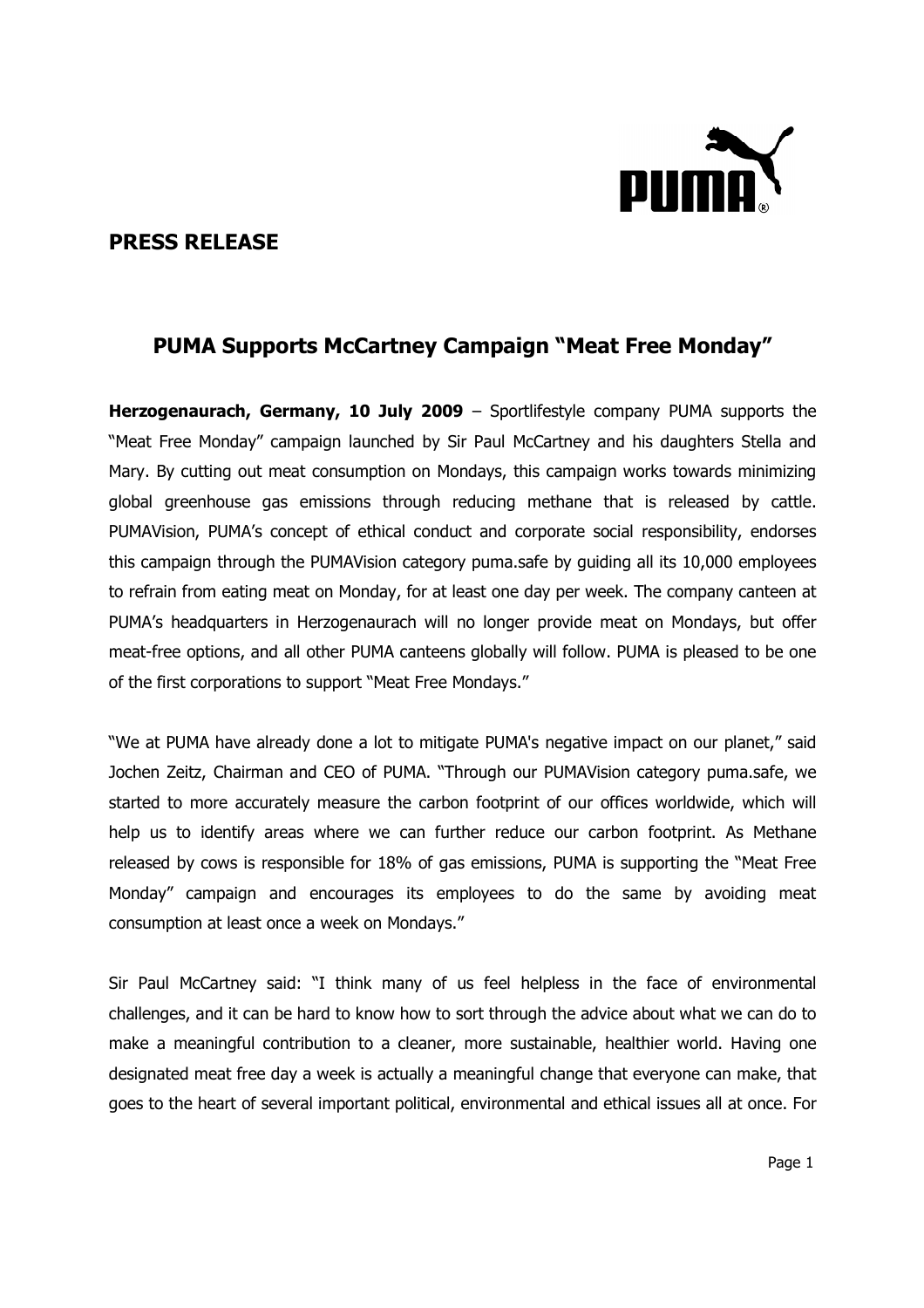instance it not only addresses pollution, but better health, the ethical treatment of animals, global hunger and community and political activism."

"Meat Free Monday" is an initiative by Sir Paul McCartney and his daughters Stella and Mary to encourage meat-eaters to forgo carnivorous meals for one day each week. The campaign website www.supportMFM.org provides additional information on tasty and healthy alternatives, while the website www.carbonneutralbeef.com can provide additional information on what the meat industry has been doing to reduce its impact.

Under puma.safe, PUMA is bringing together all of it's longstanding work on environmental issues and decent work in decent workplaces, and combining it with new initiatives that will drive us to cleaner, greener, safer and more sustainable systems and practices. Earlier this year PUMA supported the environmental movie "HOME" by bringing this powerful commentary on the major environmental and social issues challenging our world to as many viewers as possible. At PUMA we know that creating awareness of our environment's emergency state is crucial and acting on that awareness through positive action is our contribution to a more responsible corporate ethic.

PUMAVision unites all PUMA initiatives that come under the heading 'Corporate Social Responsibility', giving them a coherent direction and framework. It comes from a vision of a world that is better than the one we know now—a world that is safer, more peaceful and more creative. The PUMAVision programs puma.safe (focusing on environmental and social issues), puma.peace (supporting global peace), and puma.creative (supporting artists and creative organizations), reflect PUMA's commitment to social and environmental responsibility and define the partnerships and initiatives PUMA will support and pursue.

## Media Contact:

Kerstin Neuber - Corporate Communications - PUMA AG - +49 9132 81 2984 - kerstin.neuber@puma.com

## PUMA

PUMA is one of the world's leading Sportlifestyle companies that designs and develops footwear, apparel and accessories. It is committed to working in ways that contribute to the world by supporting Creativity, SAFE Sustainability and Peace, and by staying true to the values of being Fair, Honest, Positive and Creative in decisions made and actions taken. PUMA starts in Sport and ends in Fashion. Its Sport Performance and Lifestyle labels include categories such as Football, Running, Motorsports, Golf and Sailing. The Black label features collaborations with renowned designers such as Alexander McQueen, Yasuhiro Mihara and Sergio Rossi.